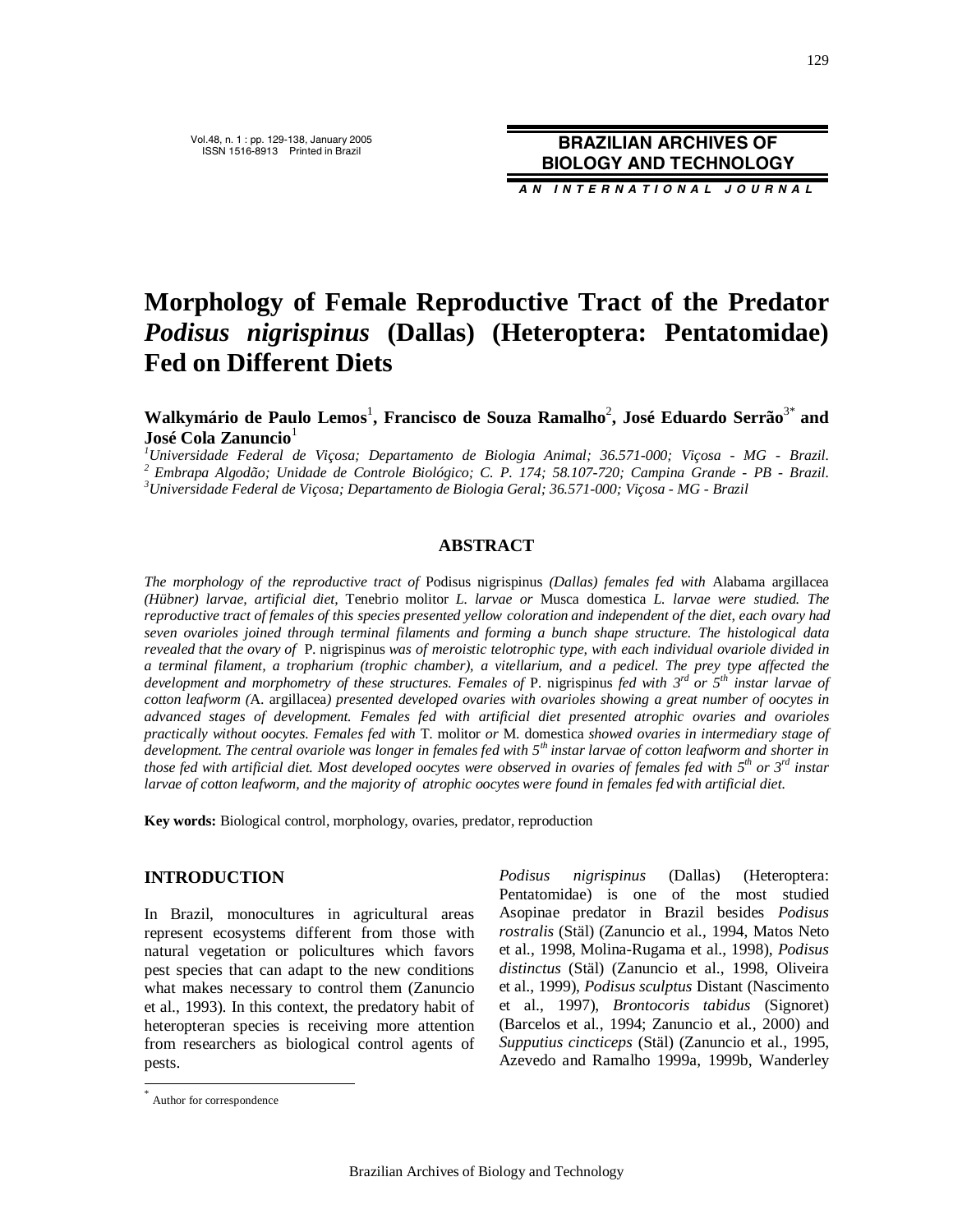and Ramalho 1999). Studies on biology (Medeiros et al., 1998, Moreira et al., 1998, Torres et al., 1998), ecology (Zanuncio et al., 1994) and nutrition (Saavedra et al 1996, Lemos et al., 2001) have been developed but little is known about the reproductive tract, internal morphology and histology of *P. nigrispinus*.

The female reproductive system of insects consists of a pair of ovaries in the abdomen above or lateral to the gut, and it is formed by functional units denominated ovarioles associated to tracheae and fat body (Engelmann 1970, Davey 1985, Nijhout 1994, Chapman 1998). The ovarioles are linked to the distal region by terminal filaments connected to the body wall of the insect and, proximally, narrow to a fine tube, the pedicel, which connects to the lateral oviduct. Both lateral oviducts join in a common oviduct (Nijhout 1994, Chapman 1998) which opens into a genital chamber (Chapman 1998). The number of ovarioles per ovary is species-specific and varies from one, as in certain coleopterans, to more than thousands in queen termites (Nijhout 1994) as function of size, life style of the insect and its taxonomic position (Chapman 1998). Each ovary typically contain four to six ovarioles (Nijhout 1994).

The ovaries of insects differ in the way nutrients are available for nourishment of the oocytes (Nijhout 1994) and they can be divided in two types: panoistic and meroistic (Davey 1985, Nijhout 1994, Chapman 1998). Meroistic ovaries are subdivided in telotrophic and polytrophic (Nijhout 1994, Chapman 1998). All Heteropteran species studied showed ovaries of telotrophicmeroistic type (Büning 1994, Simiczyjew et al 1998, Szklarzewicz 1998) with a relatively constant number of ovarioles (Simiczyjew et al 1998). This number is species- and sometimes family-specific but it usually varies from four to seven ovarioles (Büning 1994).

The fecundity of stinkbug predators of the *Podisus* genus can be negatively affected by unfavorable environmental conditions such as quantity and quality of food consumed during the nymphal and/or adult stage (Wiedenmann and O´Neil 1990, Molina-Rugama et al 1997, 1998). These unfavorable conditions may be responsible for morphological variations of the reproductive organs of these organisms what affect their reproduction.

The aim of this study was to quantify the effect of different preys (*Alabama argillacea* (Hübner), *Tenebrio molitor* L., *Musca domestica* L. and artificial diet) on anatomy and histology of the reproductive tract of females of the predator *P. nigrispinus*.

# **MATERIALS AND METHODS**

The predator *P. nigrispinus* and the preys *A. argillacea*, *T. molitor* and *M. domestica* were obtained from mass rearing maintained at UCB/Embrapa Algodão following the procedures describe by Azevedo (1996) and Medeiros (1997). Artificial diet was prepared according to Saavedra et al (1995) and consisted of cattle liver (60 g), beef ground meat (60 g), 5% sucrose solution (18 ml), Wesson salts (60 mg), brewer's yeast (3.0 g), chicken egg yolk (12.0 g), honey (7.2 g), ascorbic acid (30 mg), nipagin (30 mg) and tetracycline (3 mg). *P. nigrispinus* was maintained during its nymph and adult stages at  $25^{\circ}$ C, relative humidity of  $60 \pm 10\%$  and photoperiod of 14 h light: 10 h dark with five diets. Diets tested were: (D<sub>1</sub>)  $3^{\text{rd}}$  instar larvae of *A. argillacea*; (D<sub>2</sub>)  $5^{\text{th}}$ instar larvae of *A. argillacea*;  $(D_3)$  artificial diet; (D<sub>4</sub>)  $3^{\text{rd}}$  instar larvae of *T. molitor* and (D<sub>5</sub>)  $3^{\text{rd}}$ instar larvae of *M. domestica*.

Newly emerged adults of *P. nigrispinus* were sexed based on their external genitalia appearance and size of body and, then, mated. Females reproductive tracts were dissected and transferred to 4% paraformaldehyde at phosphate buffer 0.1 M, pH 7.4. Morphological characteristics of the reproductive organs of this predator, with each diet tested, were accomplished using the software Image Pro-Plus, version 4.0 (Media Cybernetics). Ten individuals from each diet were analyzed.

The reproductive organs of the females were dehydrated in ethanol series and embedded in historesin (Leica). Sections of 4 um thick were stained with haematoxilyn and eosin. These sections were analyzed and photographed under light microscope. The histological studies were accomplished with three individuals per diet. After the histological sections, comparisons of the histology of these structures were accomplished as function of the different food sources supplied to *P. nigrispinus*.

The effects of different preys on morphometry of reproductive structures of the predator *P. nigrispinus* were analyzed using the PROC GLM procedure (SAS Institute 2000). The means were compared by Student-Newman-Keuls' test (*P*= 0.05).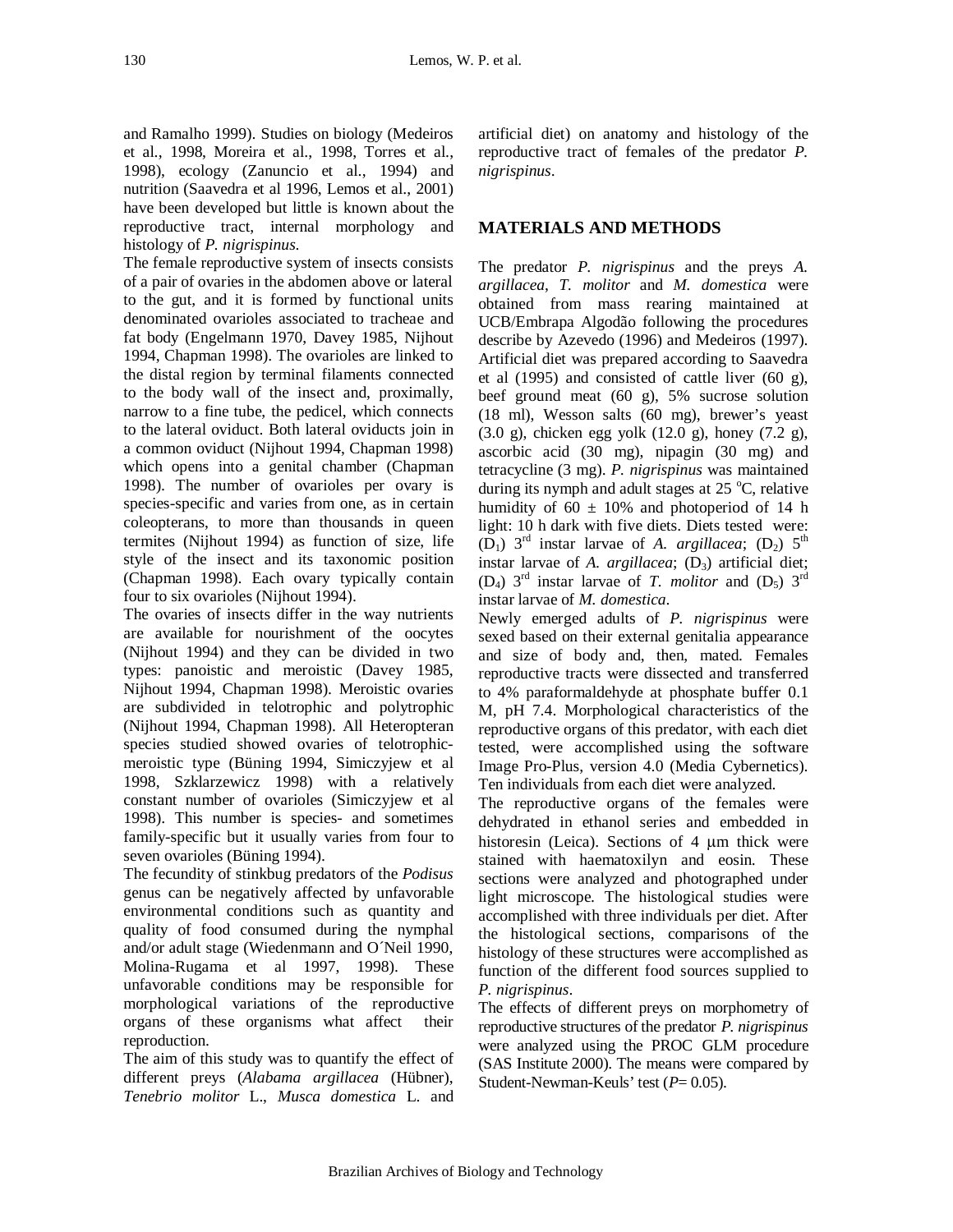#### **RESULTS**

#### **Ovary Morphometry of** *P. nigrispinus*

Observations made under stereomicroscope showed that reproductive tract of mated females of *P. nigrispinus* had yellow coloration placed ventrally in relation to the gut. Independent of the diet each ovary of *P. nigrispinus* had seven ovarioles, joined through the terminal filaments and forming a compact bunch shape structure. The ovarioles resembled long filaments and they were involved by a tracheal network. These ovarioles were connected to one pair of lateral oviducts characterized by a larger diameter than the ovarioles. These oviducts joined to form the common oviduct with similar or slight larger diameter than the lateral oviducts. Although the prey type supplied to *P. nigrispinus* did not affect the number of ovarioles/ovary it caused modifications on development and morphometry of these structures.

Dead females of *P. nigrispinus* fed with  $3<sup>rd</sup>$  or  $5<sup>th</sup>$ instar larvae of the cotton leaf worm showed well developed ovarioles with ovarioles containing high number of mature oocytes (Figs. 1, 2). These oocytes showed well characterized chorion and completely developed micropyles prolongations (Fig. 3). The oocytes, in this developmental stage, were generally placed in the calyx region, near to the lateral oviduct. Females fed with artificial diet presented atrophic ovaries and ovarioles almost without oocytes (Fig. 4). The calyx of females that received artificial diet presented ovarioles with compacted proximal ends (Fig. 4). Females fed on *T. molitor* (Fig. 5) or *M. domestica* (Fig. 6) showed ovaries at intermediary development stage and their ovarioles with oocytes in different maturation stages. Most of the ovarioles of this predator that fed on these preys did not have completely developed oocytes (Figs. 5, 6).

The interactions of prey type with position of the central ovariole in the ovary (left and right) and of more developed oocytes in the ovary (left and right) of mated females of the predator *P. nigrispinus* was studied. They showed that prey type did not affect the length of the central ovariole (*F*= 0.59; df= 4,81; *P*= 0.6728) or the more developed oocyte  $(F = 0.77; df = 4.81; P =$ 0.5478).

The prey type supplied to *P. nigrispinus* affected the length of the central ovariole and of most developed oocytes. The length of the central ovariole of this predator was longer in females fed with  $5<sup>th</sup>$  instar larvae of the cotton leaf worm (7.02)  $\pm$  0.21 mm) ( $F = 49.10$ ; df= 4,81;  $P < 0.0001$ ) and shorter in those fed with artificial diet  $(2.60 \pm 0.16)$ mm) (Fig. 7A). More developed oocytes were observed in ovaries of females of *P. nigrispinus* fed with  $5<sup>th</sup>$  instar (1.08  $\pm$  0.03 mm) or  $3<sup>rd</sup>$  instar  $(0.99 \pm 0.03 \text{ mm})$  larvae of the cotton leaf worm (*F*= 39.27; df= 4,81; *P*<0.0001) while the most atrophic ones were found in females fed with artificial diet  $(0.25 \pm 0.03 \text{ mm})$  (Fig. 7B).

## **Ovary Histology of** *P. nigrispinus*

Histological studies showed that the ovary of *P. nigrispinus* was of the telotrophic-meroistic type, and each ovary was covered by a sheath of epithelial cells and a muscle layer, the peritoneal sheath. Each ovariole was divided in a terminal filament, a tropharium (trophic chamber), a vitellarium, and a pedicel. The terminal filament was built with spindle-shaped cells, oriented perpendicularly to the long ovariole axis. The apical part of each ovariole was formed by a germarium region with cells in differentiation process. The tropharium was a trophic chamber, i. e., nurse cells surrounding the central part of the ovariole, which is named nutritive cord which is a component of the nutrient transport system between the trophocytes and oocytes (Fig.8).

The other region of ovarioles was constituted by vitellarium where the development of vitellogenesis and the oocytes occurs. This region was characterized by oocytes in different developmental stages and in linear arrangement (Fig. 9). Each oocyte was surrounded by a single layer of follicular cells. This surrounding layer was interrupted at the communication point between the nutritive cord and the oocyte (Fig. 10). When the oocyte was located near the germarium region and at early developmental stage, the follicular cells were flattened and compact. However, when the oocytes were developing, these cells become cubic and less compacted (Fig. 11).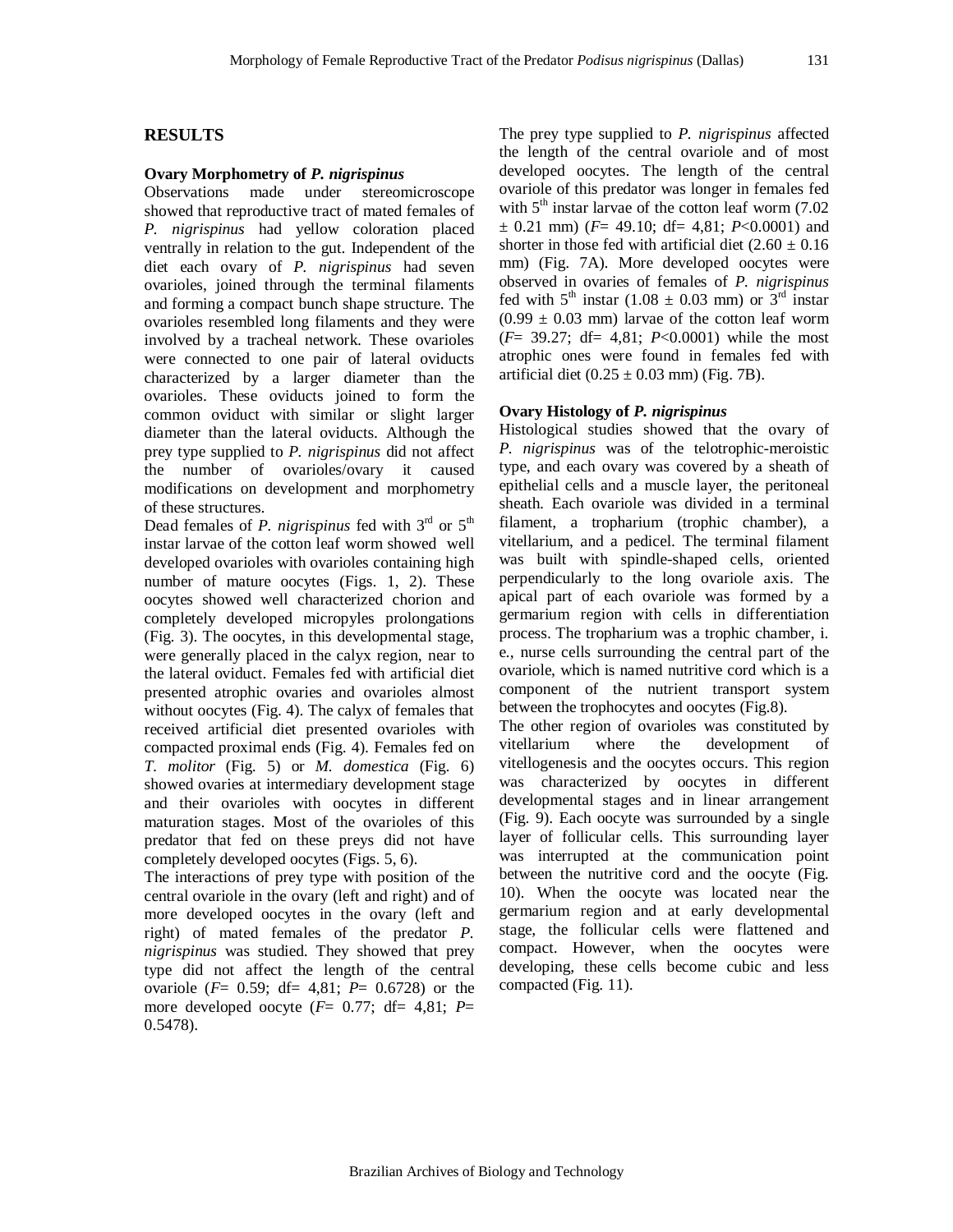

**Figures 1-6 -** Female reproductive system of *Podisus nigrispinus* fed on different preys. **1-2.** Partial view of predator ovaries fed on  $3<sup>rd</sup>$  or  $5<sup>th</sup>$  instar larvae of cotton leafworm showing high development degree. **3**. Morphological details of oocytes. **4**. General view of ovaries of *P. nigrispinus* fed with artificial diet, (**5**) *T. molitor* or (**6**) *M. domestica*, showing differences on the development. CH- chalice region; FB- fat body; LO- lateral oviduct; M- micropyles prolongations; O- oocyte; OV- ovariole; TF- terminal filaments. Bars = 100 mm.

Developed oocytes showed increasing volume and yolk quantity. In advanced maturation stages, the nutritive cords broke**.** The follicular cells started to secrete the eggshell when the oocytes were completely developed. The prey type that *P. nigrispinus* received influenced the degree of development of ovaries  $(F= 49.10; df= 4.81;$  $P<0.0001$ ). Females fed on  $3<sup>rd</sup>$  or  $5<sup>th</sup>$  instar larvae of cotton leaf worm presented high quantity of mature oocytes . The histological sections of these structures showed well defined areas of follicular cells surrounding the oocytes. It was not possible to verify characteristics of cell death in follicular cells of the ovarioles of females fed with  $3<sup>rd</sup>$  or  $5<sup>th</sup>$ instar larvae of the cotton leaf worm. A differentiation process of these cells was found at the beginning of the formation of micropyle prolongations that were visible in completely developed eggs (Fig. 12). This showed the presence of the chorion of eggs surrounded by completely developed eggshell (choriogenesis process completed) and yolk (Fig. 12).

Unlike that found for females of this predator fed with  $5<sup>th</sup>$  instar larvae of cotton leaf worm, females fed on  $3<sup>rd</sup>$  instar larvae of this prey had ovarioles without mature oocytes. Females of predator fed *T. molitor* showed few developed oocytes and clear

differentiation of several regions of the ovariole (Fig. 16). The oocytes in more advanced development stage showed more compact follicular cells surrounding them. The follicular cell thick and space between them increased with oocyte growth. Most of the oocytes inside the ovariole did not present evidence of chorion formation or cell death.

The ovarioles of female fed on house fly larvae presented poor development and low number of oocytes in early development stage. Predators fed with this prey showed a great part of the ovarioles without oocytes with ovariole walls folded (Fig. 13). No mature oocyte (presence of chorion and micropyle prolongations) inside the ovarioles and evidence of cell death were found in these structures. Females fed with artificial diet presented less developed ovarioles and a reduced number of oocytes, all in early development stage. Some ovarioles were atrophic (Fig. 14) and with high degree of cell death. Cells of the germarium region and the follicular cells presented picnotic nuclei (Fig. 15). This was not observed in ovaries of females fed with the other diets what shows the process of cell degeneration in the structures for females fed with artificial diet.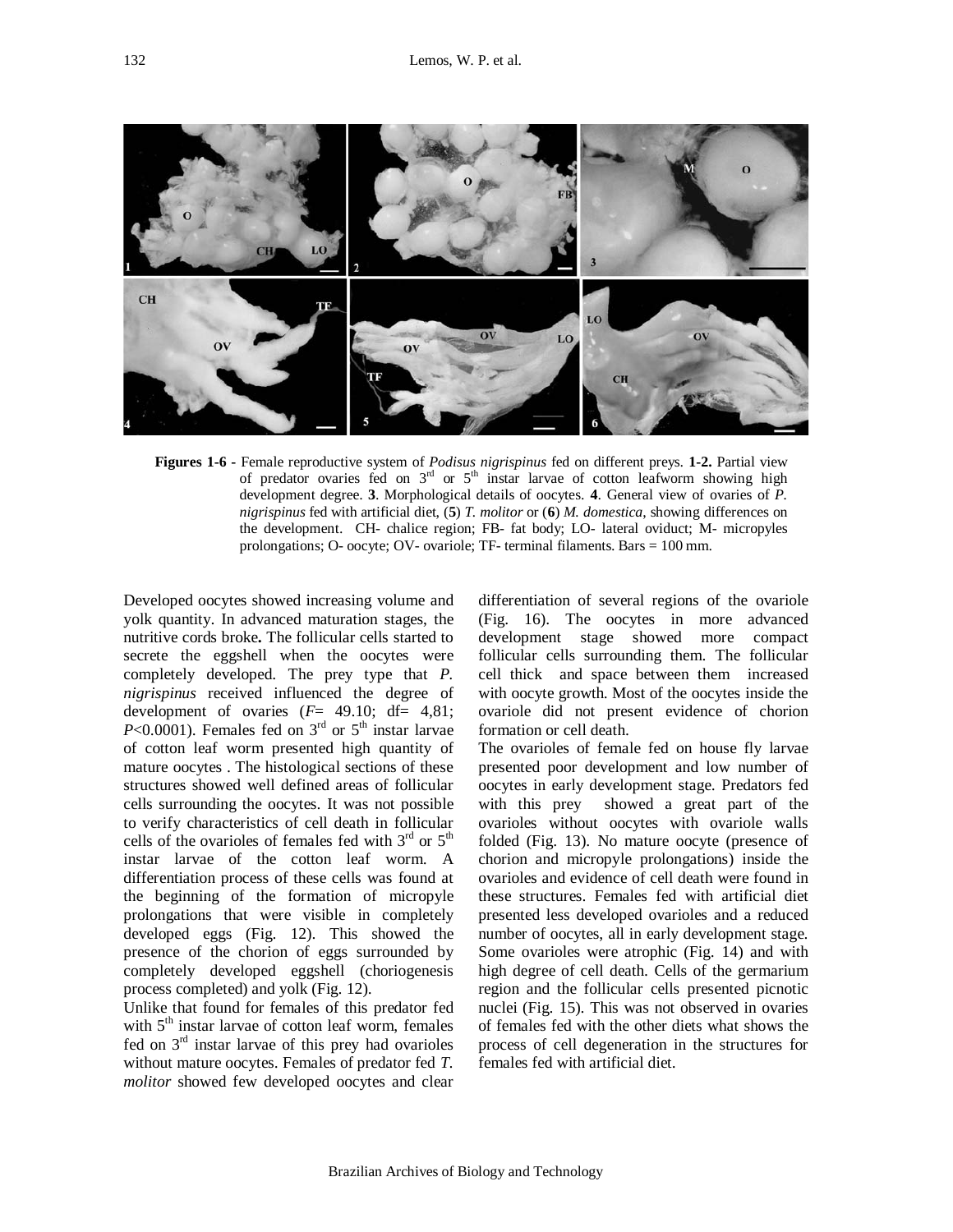

**Figure 7 -** (A) Influence of the prey on length of central ovariole and (B) more developed oocyte of *Podisus nigrispinus*, at  $25^{\circ}$  C, 60  $+$  10% relative humidity and photoperiod 14L:10D. Student-Newman-Keuls test: for each variable, means followed by the same letter are not significantly different (P=0,05). Bars indicate the standard error.

# **DISCUSSION**

Few researches have studied the anatomy and histology of the internal gonads of heteropterans, especially regarding the effects of the prey on these structures. However, when compared to other insects, the ovaries of these organisms are more difficult to be understood (Büning 1994). The internal gonad of *P. nigrispinus* females is similar to those of other stinkbugs but anatomical and histological variations as function of the prey supplied were found. Females of *P. nigrispinus* submitted to different diets showed ovarioles with oocytes at different development stages, which demonstrate the effect of the prey on the development of these structures. Büning (1994) has pointed out that each ovariole inside the ovary presents similar development stage with no development gradients between them. Our results differ from this because females of *P. nigrispinus* fed with *T. molitor*, *M. domestica* or artificial diet presented few oocytes at different development stages inside the ovarioles, resulting in ovarioles with development gradients inside the same ovary. The smallest number of oocytes per ovariole was found in ovaries of females fed with artificial diet. Adams (2000) reported that females of the pentatomid predator *Perillus bioculatus* (F.) fed with artificial diet showed reduction on the number of gonotrophic cycles per ovariole up to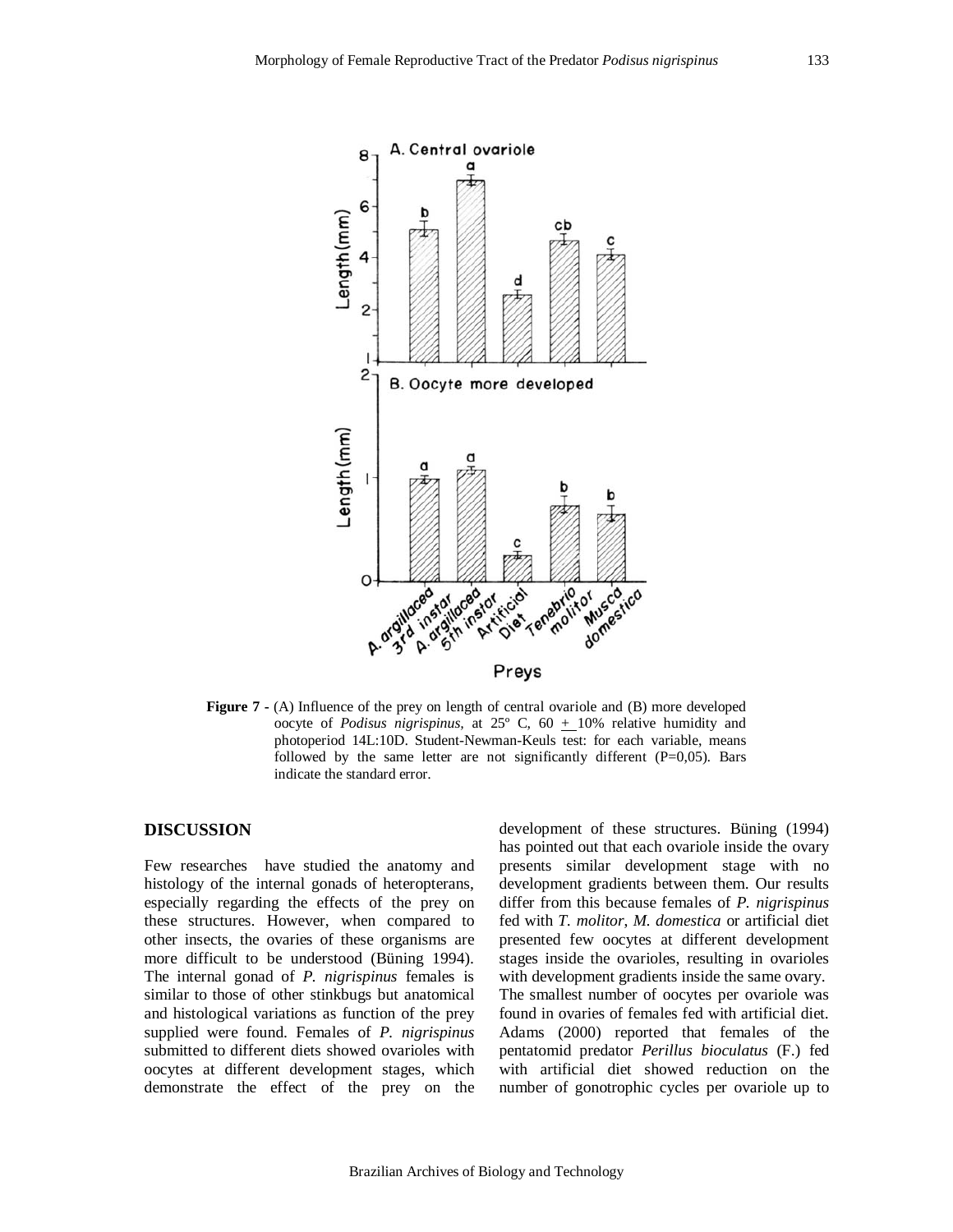134

50%. Similar tendency has been observed for females of *P. nigrispinus* fed on artificial diet what may explain the low rate of fecundity of this predator fed with this diet. However, females of *P. nigrispinus* fed with  $3<sup>rd</sup>$  or  $5<sup>th</sup>$  instar larvae of the cotton leaf worm showed well developed ovarioles and with high number of oocytes in advanced stage of development, chorion well characterized and the micropyle prolongations developed. These characteristics of *P. nigrispinus* females fed with these diets suggested that they were able to produce eggs during their entire lifespan development what could explain the high fecundity of insects fed with these preys (Lemos (2001). Similar results were observed for females of *P. nigrispinus* fed with *Galleria mellonella* L. and *Spodoptera exigua* (Hübner) with oviposition during their entire lifespan and with eggs into ovaries after death (De Clercq and Degheele 1990a, 1990b). Thus,  $3<sup>rd</sup>$  or  $5<sup>th</sup>$  instar larvae of cotton leaf worm were nutritionally suitable for development of reproductive structures of this predator. This is similar to that found by Adams (2000) that females needed adequate diets to synthesize sufficient vitellogenine to guarantee a high fecundity level.

The central ovariole and the most developed oocyte were larger in females fed with  $3<sup>rd</sup>$  or  $5<sup>th</sup>$ instar larvae of cotton leaf worm and shorter in those fed with artificial diet. Highest reproductive rates were found for females of this predator with developed reproductive structures what show that the quality and quantity of food during the nymphal stage can affect body size and reproductive systems of adults (Lin and Winston 1998). Thus, it could be possible that proteins present in 5<sup>th</sup> instar larvae of cotton leaf worm were suitable to promote a high ovarian activation in females of *P. nigrispinus*, or that this predator presents proteolytic enzymes able to efficiently breakdown proteins present in these larvae. Larger ovarian development of *Apis mellifera* (L.) fed with royal jelly than pollen was not due to the protein content of these diets but to the inability of the bees to digest proteins of pollen grains because they lack appropriate proteolytic enzymes (Lin and Winston 1998).

Ovaries of *P. nigrispinus* were of telotrophicmeroistic type such as found for other heteropteran (Büning 1994, Simiczyjew et al 1998, Szklarzewicz 1998 and Adams 2000). The seven ovarioles/ovary found is similar to that reported by Büning (1994) who pointed out that the number of ovarioles per ovary varied from four to seven in this group of insect. The number of ovarioles per ovary in insects is species-specific and varies from one in certain coleopterans, to more than thousands, as in termite queens (Nijhout 1994, Chapman 1998) and to some extent this number can determine the reproductive capacity of a species (Elgelmann 1970).

The ovaries of *P. nigrispinus* were similar to those described by Büning (1994), Chapman (1998), Simiczyjew et al (1998), and Szklarzewicz (1998) for other species of stinkbugs. The general structure of heteropteran ovarioles was uniform, showing differences only in the tropharium organization. Morphological (Simiczyjew et al 1998, Szklarzewicz 1998), structural (Ksiazkiewicz-Kapralska 1985, 1991) and histochemical studies (Huebner and Anderson 1972, Choi and Nagl 1976, Huebner 1981) have shown that heteropteran tropharium differed significantly in primitive and more advanced species. Consequently, the results of comparative analyses of the tropharium architecture could be used for phylogenetic considerations (Simiczyjew et al 1998, Szklarzewicz 1998).

The ovarioles of *P. nigrispinus* contained a linear series of oocytes in successive stages of development, where the most developed moved forward in proximal position and more distant from the germarium. This fact was more evident in stinkbugs fed with  $3<sup>rd</sup>$  or  $5<sup>th</sup>$  instar larvae of cotton leaf worm which presented higher number of oocytes per ovary. Nijhout (1994) defined that the process of eggs development in the ovariole can be divided in three stages: first, the oocyte underwent a period of previtellogenic growth with accumulation of proteins, carbohydrates and other nutrients. During this stage, the mRNA and the ribonucleoproteins were transported to oocytes through a gradient of electric potential (Chapman 1998). Then, followed a period of vitellogenesis, during which the oocytes specifically accumulated vitellogenine from the haemolymph. The final stage was choriogenesis when the proteinaceous eggshell (chorion) is secreted around the oocyte. The last two stages of oocyte maturation required a special activity of the follicular cells that were responsible for controlling the access of proteins and nutrients to the oocytes for secretion of the chorion.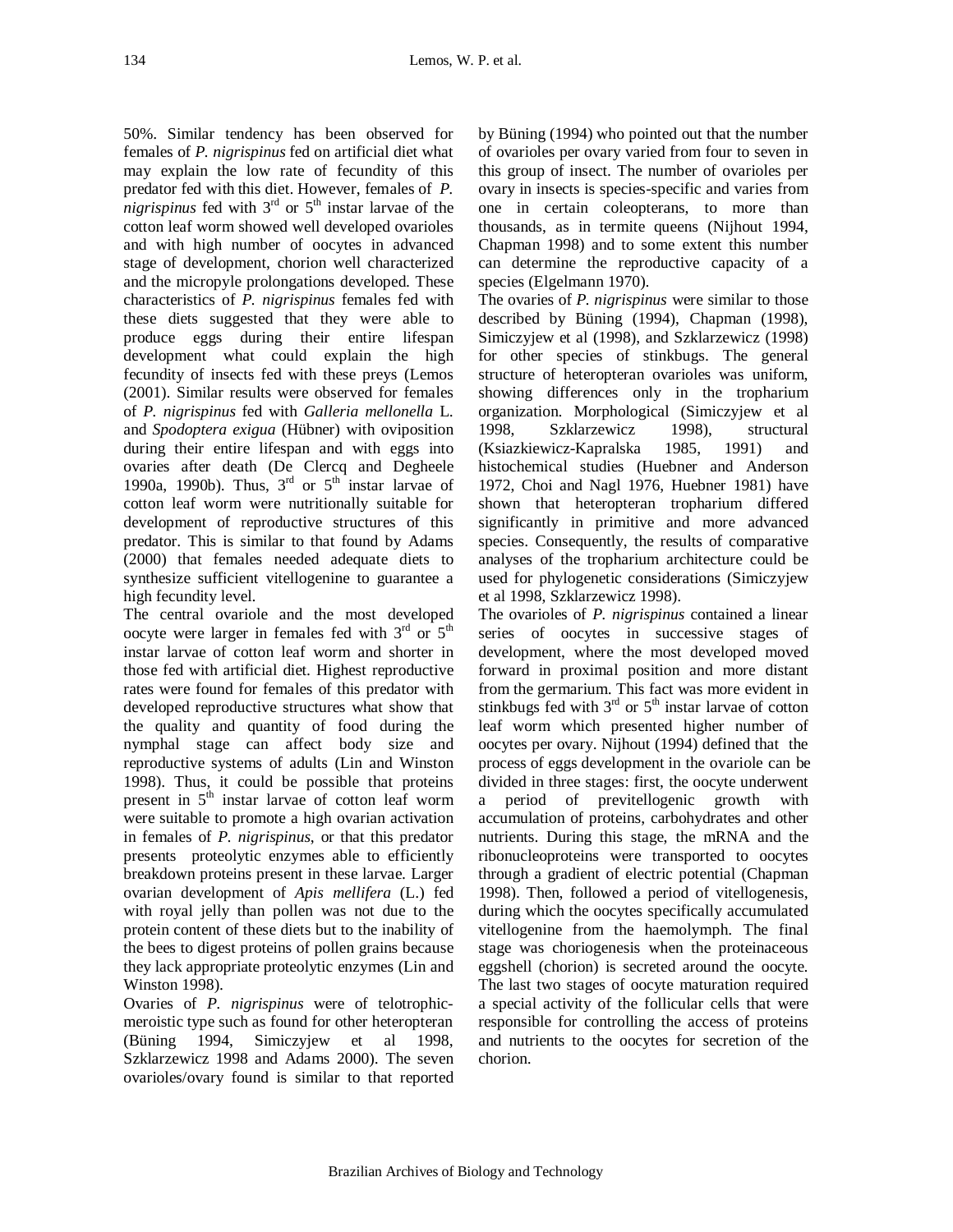

**Figures 8-15 -** Longitudinal section of *Podisus nigrispinus* ovarioles. 8. Tropharium region and the nutritive cord linking to the oocytes in ovariole of *P. nigrispinus* fed with *Tenebrio molitor* larvae. **9.** General view of oocytes in different development stages and with linear arrangement in *P. nigrispinus* fed with *T. molitor* larvae. **10-11.** Details of the follicular cells that surround the oocytes in different development stages, showing the interruption of follicular epithelium near the nutritive cord (arrow) in *P. nigrispinus* fed with *T. molitor* larvae. **12.** Ovarioles of *P. nigrispinus* fed on 3rd or 5th instar larvae of *Alabama argillacea* showing the egg chorion well developed (CR) and the beginning of the process of differentiation of follicular cells to formation of micropyles prolongation (M).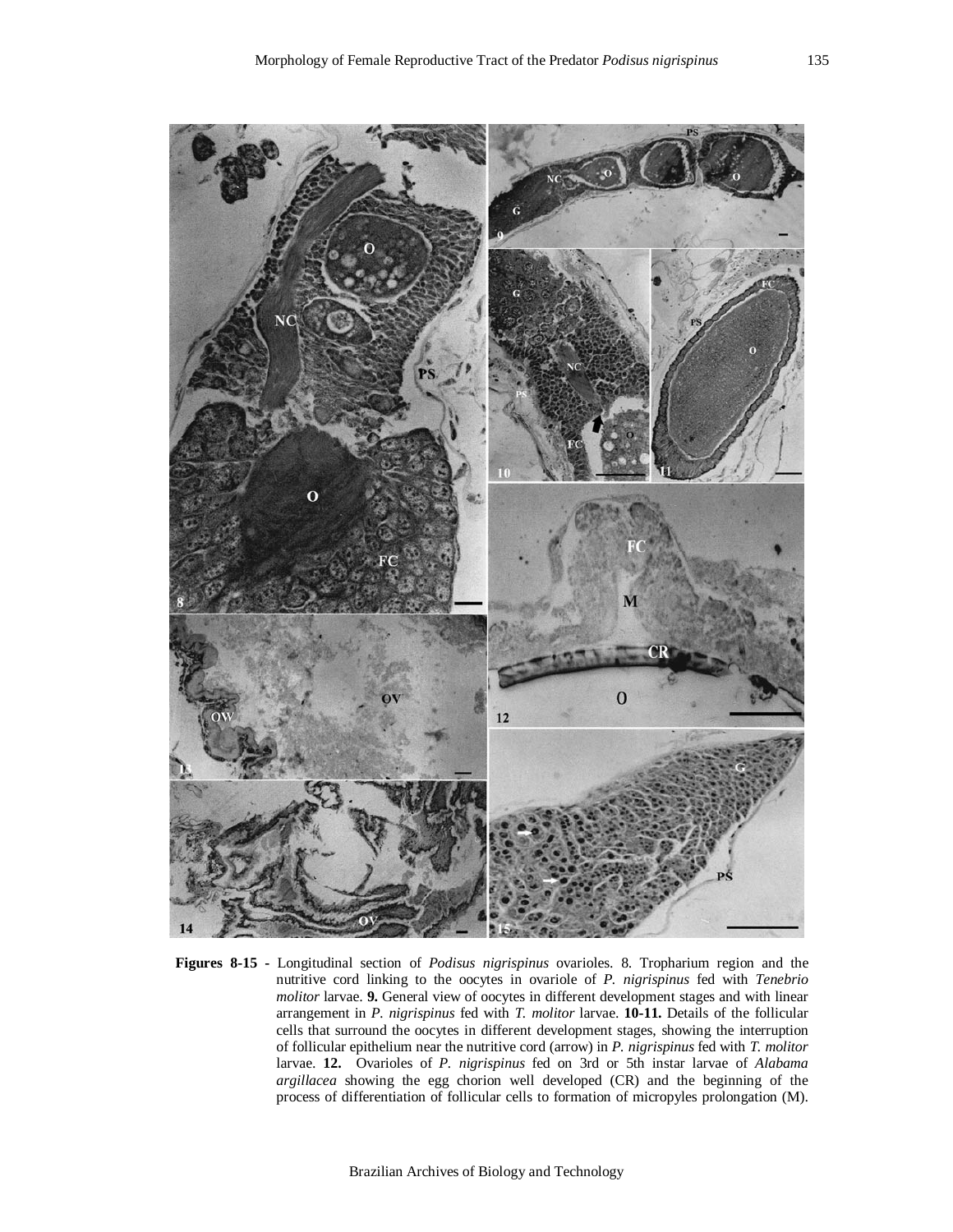**13.** Absence of oocytes inside the ovariole of *P. nigrispinus* fed on *Musca domestica* larvae and ovariole walls forming invaginations. **14-15.** Ovarioles of *P. nigrispinus* fed on artificial diet presenting an atrophic development (**14**) and high degree of cells with picnotic nucleus (arrows). FC - follicular cells; G – germarium; NC - nutritive cord; O – oocyte; OV- ovariole; OW- ovariole wall; PS - peritoneal sheath. Bars =50 µm.



**Figure 16 -** Longitudinal sections of ovarioles of *Podisus nigrispinus* fed on *Tenebrio molitor* larvae showing the presence of oocytes few developed (O). FC follicular cells; G - germanium; arrow peritoneal sheath. Bar =  $50 \mu m$ .

The prey type influenced the development of oocytes inside the ovarioles of to *P. nigrispinus.* Females fed on  $3<sup>rd</sup>$  or  $5<sup>th</sup>$  instar larvae of cotton leaf worm always presented mature oocytes. This confirmed that the process of egg formation in these insects was already completed and that they were able to reproduce during their entire life span. However, when fed with artificial diet, the choriogenesis process was probably affected, because we could not observe any mature oocytes inside the ovarioles in dead *P. nigrispinus* females. This fact may explain the low fecundity of this predator when fed with artificial diet.

The ovarioles of *P. nigrispinus* females fed with artificial diet presented advanced degree of cell death what could be associated with the nutritive inadequacy of this diet. The degeneration of follicular cells could occur by nutritional stress, delaying or blocking oviposition and it represents a way to recycle nutrients found in the oocytes. Thus, *P. nigrispinus* females fed with  $3<sup>rd</sup>$  or  $5<sup>th</sup>$ instar larvae of the cotton leaf worm had well developed ovaries with high amount of mature oocytes. It demonstrated that these preys were the most suitable to promote a better reproductive response in this predator.

#### **ACKNOWLEDGEMENTS**

We express our appreciation to the personnel of the Biological Control Unit/Embrapa Algodão and of Departments of General Biology and Animal Biology (Federal University of Viçosa). This work was supported by funds from the CAPES, CNPq and FAPEMIG.

## **RESUMO**

Este estudo apresenta a morfologia do sistema reprodutor feminino de *Podisus nigrispinus* (Dallas) alimentado com larvas de *Alabama argillacea* (Hübner), *Musca domestica* L. e de *Tenebrio molitor* L. ou dieta artificial. As gônadas internas desse predador apresentaram coloração amarelada e, independente da dieta, cada ovário apresentou sete ovaríolos unidos pelos filamentos terminais em uma estrutura em forma de cacho. A análise histológica revelou que o ovário de *P. nigrispinus* é do tipo meroístico telotrófico com cada ovaríolo dividido morfologicamente em filamento terminal, trofário (câmara nutridora),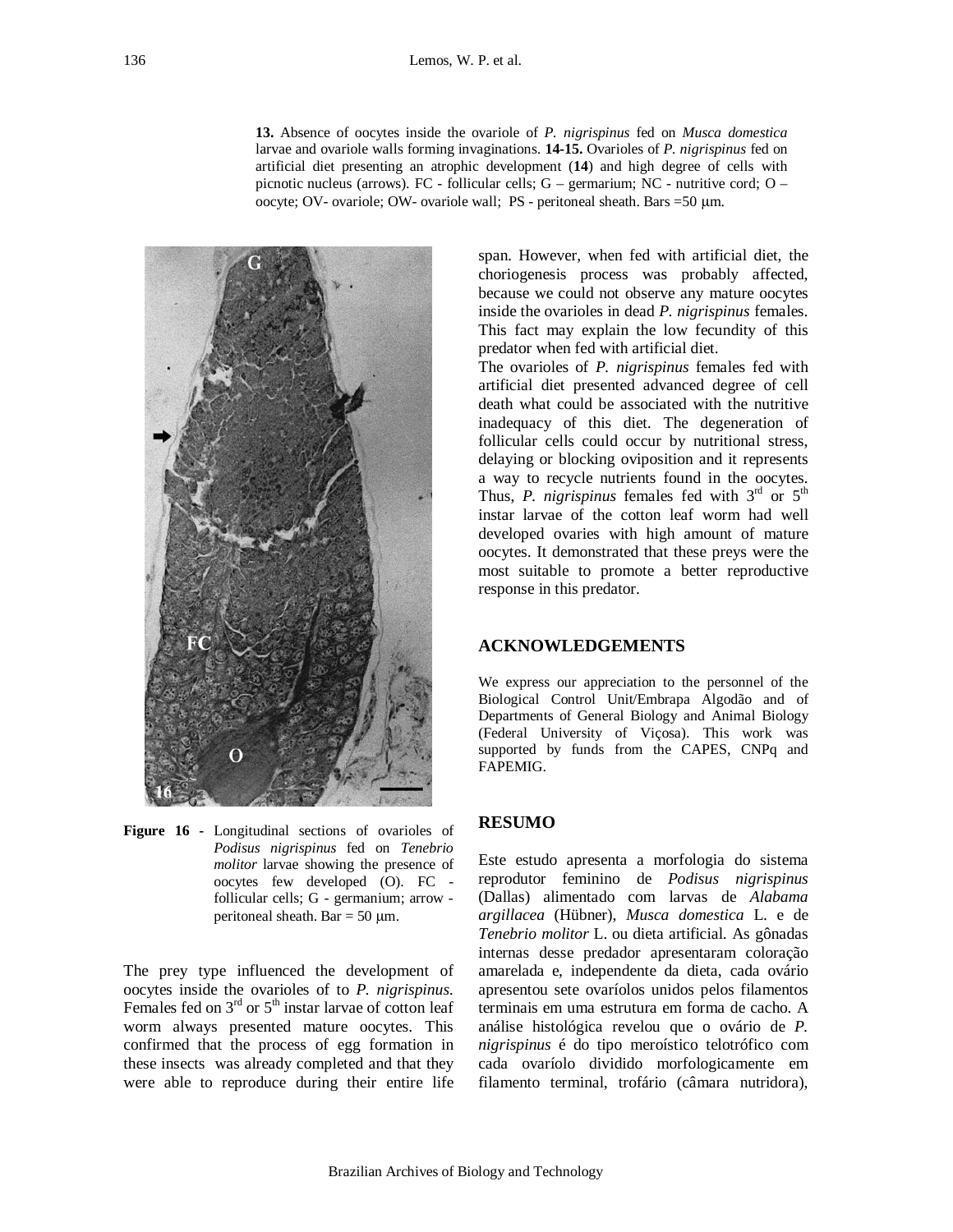vitelário e pedicelo. A dieta recebida por esse predador alterou o desenvolvimento e a morfometria de seus ovários. Fêmeas de *P. nigrispinus* alimentadas com larvas de terceiro ou quinto estádio de *A. argillacea* apresentaram ovários desenvolvidos com grande número de ovócitos em estágio avançado de desenvolvimento nos ovaríolos. Fêmeas com dieta artificial apresentaram ovários atrofiados e ovaríolos, praticamente, sem ovócitos em seu interior enquanto aquelas alimentadas com larvas de *T. molitor* ou *M. domestica* tiveram ovários em estágios intermediários de desenvolvimento. O comprimento do ovaríolo central foi maior em fêmeas alimentadas com larvas de quinto estádio de *A. argillacea* e menor naquelas com dieta artificial. Ovócitos em estágios mais avançados de desenvolvimento foram observados para fêmeas alimentadas com larvas de terceiro ou quinto estádios de *A. argillacea*, enquanto ovócitos atrofiados foram observados para aquelas com dieta artificial.

#### **REFERENCES**

- Adams, T. S. (2000), Effect of diet and mating status on ovarian development in a predaceous stinkbug *Perillus bioculatus* (Hemiptera:Pentatomidae). *Ann. Entomol. Soc. Am*., **93**, 529-535.
- Azevedo, F. R. (1996), Efeitos da temperatura e defesa da presa no consumo e utilização de larvas de *Tenebrio molitor* Linné por ninfas do predador *Supputius cincticeps* (Stäl, 1860) (Hemiptera: Pentatomidae). Msc Thesis, Universidade Federal Rural de Pernambuco, Recife, Pernambuco, Brasil.
- Azevedo, F. R. and Ramalho, F. S. (1999a), Efeitos da temperatura e da defesa da presa no consumo pelo predador *Supputius cincticeps* (Stäl) (Heteroptera: Pentatomidae). *Pesq. Agrop. Bras*., **34**, 165-171.
- Azevedo, F.R. and Ramalho, F.S. (1999b), Impacto da temperatura e da defesa da presa na utilização de *Tenebrio molitor* L. por ninfas do predador *Supputius cincticeps* (Heteroptera: Pentatomidae). *An. Soc. Entomol. Brasil*, **28**, 111-119.
- Barcelos, J. A. V.; Zanuncio, J. C.; Oliveira, A. C. and Nascimento, E. C. (1994), Performance em duas dietas e descrição dos adultos de *Brontocoris tabidus* (Signoret) (Heteroptera: Pentatomidae*). An. Soc. Entomol. Brasil*, **23**, 519-524.
- Büning, J. (1994), The ovary of ectognatha, the Insect s. stir., In: Büning, J. (Ed.). *The Insect Ovary – Ultrastructure, Previtellogenic Growth and Evolution*. Chapman and Hall, London, UK. pp. 31-324.
- Chapman, R. F. (1998), Reproductive system: female. In: Chapman, R. F. (Ed.). *The Insects: Structure and Function*. Cambridge University, Cambridge, UK. pp. 295-324.
- Choi, W. C.and Nagl, W. (1976), Electron microscopic study on the differentiation and development of trophocytes and oocytes in *Geris nanas* (Heteroptera). *Cytobios*, **17**, 47-62.
- Davey, K. G. (1985), The female reproductive tract. In: Kerkut, G. A. and Gilbert, L. I. (Eds.). *Comprehensive Insect Physiology, Biochemistry and Pharmacology*. Pergamon Press, Oxford, UK. pp. 15-36.
- De Clercq, P.and Degheele, D. (1990a), Description and life history of the predatory bug *Podisus sagitta* (Fab.) (Hemiptera: Pentatomidae). Can*. Entomol*., **122**, 1149-1156.
- De Clercq, P. and Degheele, D. (1990b), Effects of the temperature and relative humidity on the reproduction of the predatory bug *Podisus sagitta* (Fab.) (Heteroptera: Pentatomidae). *Med. Fac. Landbouww. Univ. Gent*, **55**, 439-443.
- Engelmann, F. (1970), Factors that affect egg production and fecundity. In: Engelmann, F. (Ed.). *The Physiology of Insects Reproduction*. Pergamon Press, Oxford, UK. pp. 107-142.
- Huebner, E. (1981), Nurce cell-oocyte interaction in the telotrophic ovarioles of an insect, *Rhodnius prolixus*. *Tissue Cell*, **13**, 105-125.
- Huebner, E. and Anderson, E. (1972), A cytological study of the ovary of *Rhodnius prolixus*. III. Cytoarchitecture and development of the trophic chamber. *J. Morphol*., **138**, 1-40.
- Ksiazkiewicz-Kapralska, M. (1985), Organization of the trophic chamber of homopteran insects. 1: Cercopidae: Cicadomorpha. *Cytobios*, **42**, 133-145.
- Ksiazkiewicz-Kapralska, M. (1991), Organization of the trophic chamber of homopteran insects. 2: Membracidae: Cicadomorpha. *Cytobios*, **66**, 113-119.
- Lemos, W. P. (2001), Efeito de diferentes presas no desenvolvimento das estruturas reprodutivas e na reprodução do predador *Podisus nigrispinus* Pentatomidae). MSc Thesis, Universidade Federal de Viçosa, Viçosa, Minas Gerais, Brazil.
- Lemos, W. P.; Medeiros, R. S.; Ramalho, F. S. and Zanuncio, J. C. (2001), Effects of plant feeding on the development, survival, and reproduction of *Podisus nigrispinus* (Dallas) (Heteroptera: Pentatomidae). *Intern. J. Pest Manag*., **27**, 89-93.
- Lin, H. and Winston, M. L. (1998), The role of nutrition and temperature in the ovarian development of the worker honey bee (*Apis mellifera*). *Can. Entomol*., **130**, 883-891.
- Matos Neto, F. C.; Zanuncio, J. C.; Freitas, L. C. and Gomes, B. M. R. (1998), Nymphal development of the predator *Podisus rostralis* (Heteroptera: Pentatomidae) fed with three alternative prey. *Brenesia*, **50**, 72-77.